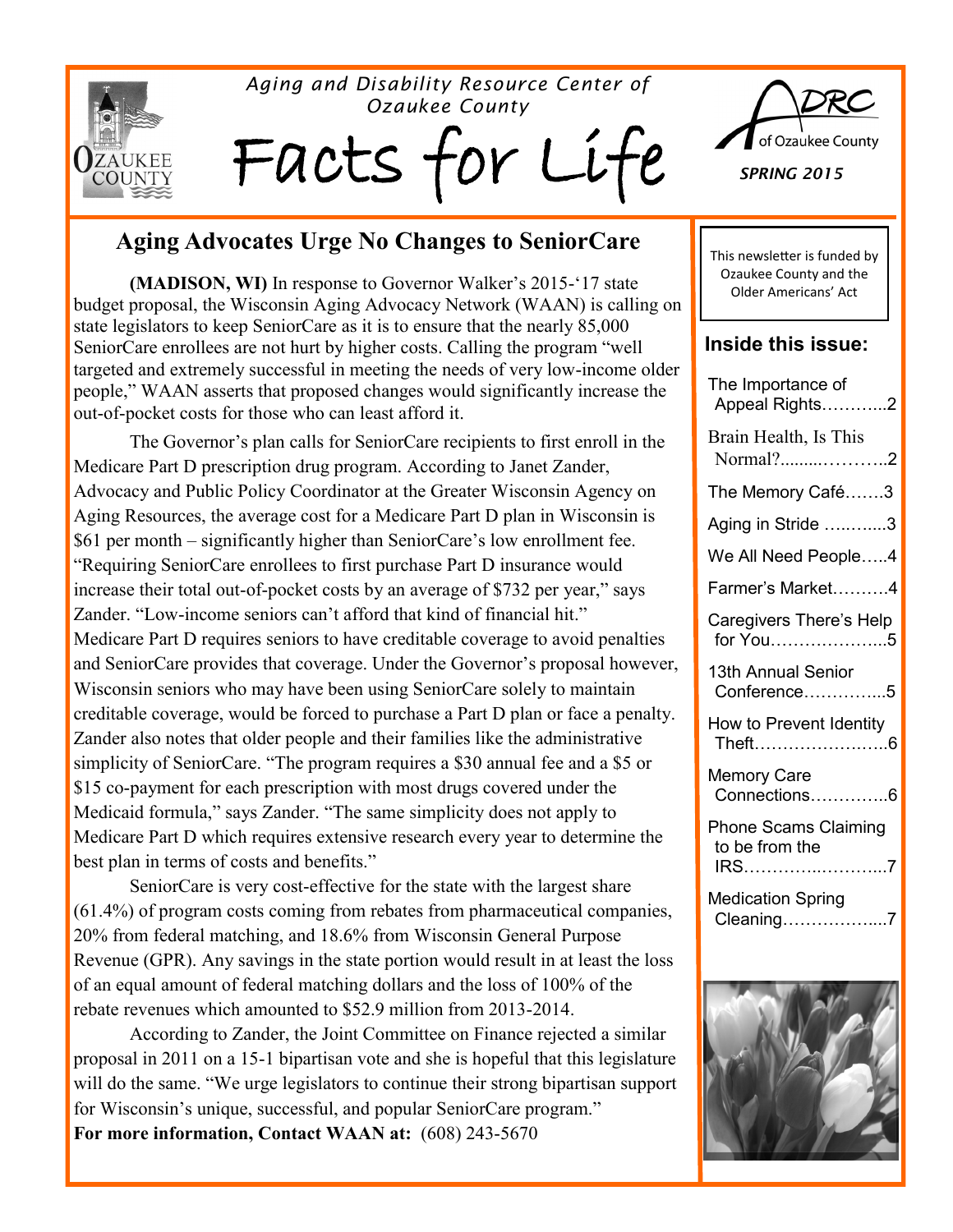# **The Importance of Appeal Rights**

One important activity of the Benefit Specialist Program is to assist seniors with appealing unfavorable decisions that affect their benefits. Under most benefit programs such as Social Security Disability, SSI, Retirement Benefits, Medicare, Medicaid, and Food Share, you have the right to appeal decisions with which you disagree. There are steps that a person can take if they are denied benefits or are receiving a reduced benefit and believe it is wrong. Instructions on how to appeal can be found on the letters or notices that inform you of changes to your benefits. These appeals are often successful in securing the proper benefit. Your local Benefit Specialist, located at the Aging and Disability Resource Center, may be able to assist you with certain appeals.

It is very important to remember that there are time limits in the appeal process. You must read all decisions and statements thoroughly and note any appeal deadlines. If your appeal is not received by the deadline, you will lose your right to protest the decision. It is also very important to start the appeal process as soon as possible, especially if you want a benefit specialist to assist you. Sometimes it is necessary to order medical records to help make your case. Waiting until the last minute makes it difficult to prepare a convincing argument that can win your case. If you wait too long, a benefit specialist may not have sufficient time to even evaluate your case.

You do not need an attorney for any of the first steps of the appeals process. You can often take those steps yourself, or with the help of a Benefit Specialist. The Benefit Specialist Program may be able to secure or refer you to an attorney for the later stages of appeals, if there is merit to your case.

It is also important to note that it is often possible to keep these benefits while you go through the appeal process if the appeal request is made within a certain, usually short, time frame. This fact makes a quick response even more important. The time frame for keeping benefits during an appeal varies with every program; again it is important to read the notice to determine your rights. However, keep in mind that if you opt to keep your benefits during the appeal process and you lose, you may have to pay back the benefits that you received during that time.

For many benefits, you may be able to request a hearing. Sometimes, you must file other appeals first. Information about what your appeal rights are and how to proceed will be found on notices that you receive about your benefits. After you request a hearing, you will have an opportunity to appear before an administrative law judge and tell your side of the story. An administrative law judge is an independent person who makes an impartial decision based on the evidence presented. In some cases, it is possible to appeal to a higher level, such as a circuit court.

These are general guidelines about appeals. If you have specific questions, please contact Medicare, Social Security, or the local office of your ADRC. If you have been denied benefits and believe the decision was wrong, the Benefit Specialist Program can investigate your case and possibly offer you representation in exercising your appeal rights. And don't forget to pay attention to the appeal deadlines!

## **Brain Health – Is This Normal?**

You check your blood pressure and weight but have you checked your brain health? If not and this may be a concern for you or a loved one, call our office and set up an appointment for a cognitive screen. Screenings take about 20 minutes to complete. If it is difficult for you to travel to our office, a home visit to complete a screen and to discuss the results can be arranged. Call 262-284-8120 to schedule an appointment.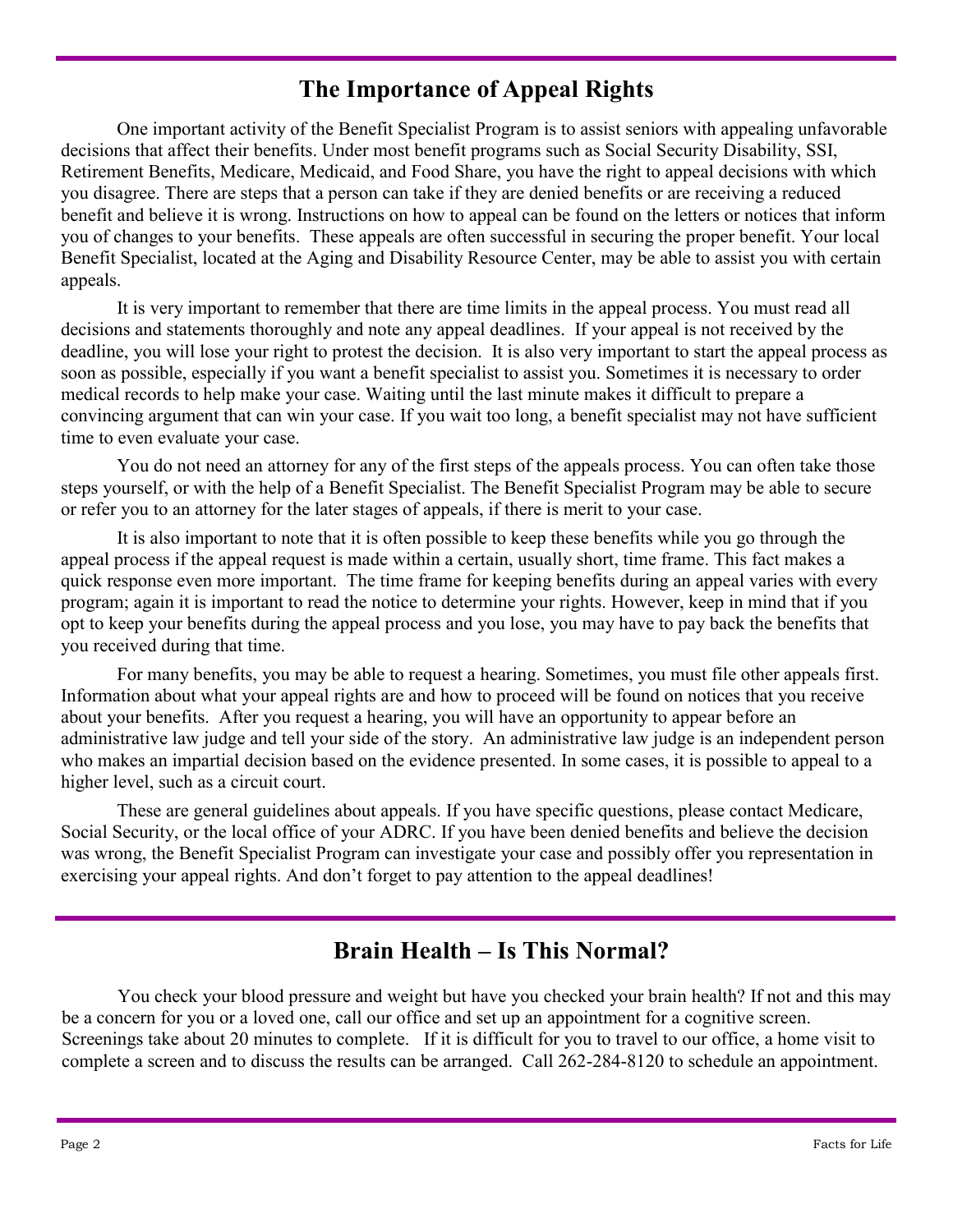## **The Memory Café**

The Aging and Disability Resource Center hosts a monthly Memory Café at two locations for those individuals living with mild cognitive impairment (MCI), early stage Alzheimer's or other dementia. If you are experiencing early memory loss, this is a great opportunity for you! Bring your spouse, significant other, adult child, or friend who supports you. Research tells us that the most proactive and positive things that people can do to address memory loss and cognitive changes are to be socially engaged and physically active. A memory café offers the opportunity to be with others having fun socializing and making new friends. Please call Kathy Glaser, ADRC Dementia Care Specialist, at 262-284-8120 or email her at kglaser@co.ozaukee.wi.us for more information.

Riveredge Nature Center (in the barn building) 4458 County Road Y, Saukville

**First Wednesday of each month from 2:30-4:00 p.m. (April 1, May 6, June 3)** 

The Flipside Café and Grill (in the private dining room) 2074 Washington St, Grafton **3rd Thursday of the month from 2-3:30 (April 16, May 21, June 18)**

### **ADRC to Offer Aging in Stride Series Starting in April**

As we age we all need to think about the following issues:

 *Where do I want to live and what do I want to do as I age? How do I envision the rest of my life? How do I stay healthy and active? When should I no longer drive? How do I find help for myself or my loved one in our home and how much will it cost? What other housing options are available for me?*

 *What legal issues do I need to be aware of?*

 *What about Medicare, Medicaid, and Long Term Care Insurance?*

If you have thought or wondered about any of the above (or even if you haven't) please join us for a seven week series of educational programs on these topics and many more. Those attending will receive a copy of the book "Aging in Stride" that contains a lot of good information and thought provoking exercise.

This program is being offered by the Ozaukee County Aging and Disability Resource Center. The series will be held on Wednesday afternoons from April 8-May 20 from 1:00-3:30PM at the Ozaukee County Fairgrounds Pavilion building. Each weekly session will feature an expert speaker or speakers on the field of aging, legal issues, finances, scams, etc.

Mark your calendars now and call the Aging Services Department at 284-8120 or 238-8120 to reserve your place.

Space is limited so only registered participants will be accepted. You won't want to miss this series. We promise you a lot of information and exciting speakers!!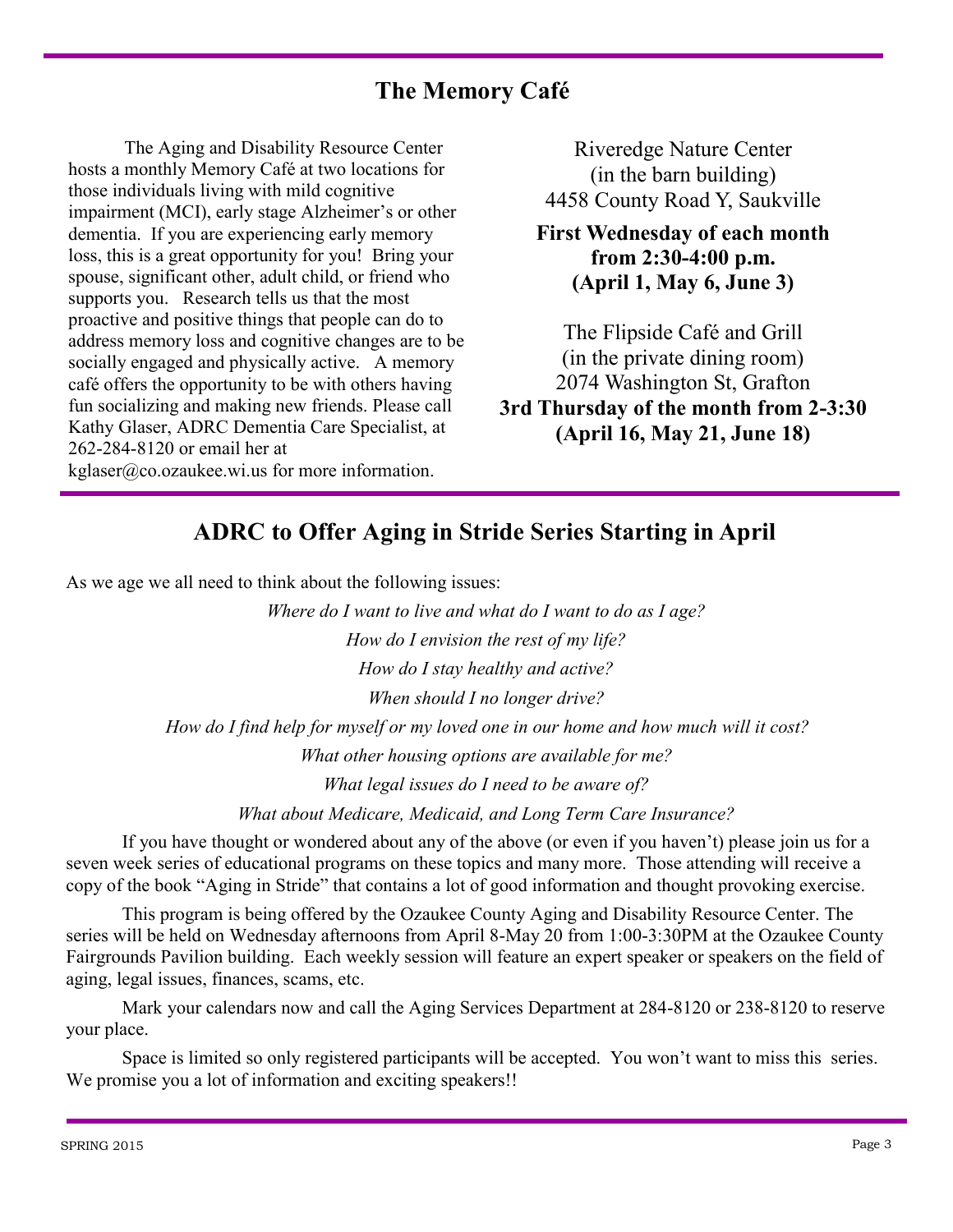## **We All Need People**

"People, who need people, are the luckiest…" There is probably more truth to that line from a popular 60's song than we realized as we listened to Barbara Streisand belt it out.

Everyone needs to be needed, especially as we grow older. As we age friends can truly be lifesavers. Sharing with friends helps multiply the joys and divide the sorrows.

Studies indicate that individuals with strong social supports have fewer colds, lower blood pressure and lower heart rates than their counterparts who have not maintained those connections.

Further studies found that older adults who maintained strong connections to friends and family live two and a half years longer than people who spend most of their time alone.



Large extended families that were often available for support are fewer. The number of single-person households continues to grow. Children have often moved far away from parents due to job relocations. Staying connected to remaining family, friends and social activities has never been more important!

Email and video-chatting has allowed many of us the ability to stay connect to those we love, even when they are hundreds of miles away. As a grandparent, I receive a great deal of joy every Saturday when the bell chimes and I see that someone wants to "facetime" (video chat). I drop everything for those brief few minutes when I get to experience that connection.

We should all be aware of various ways we can stay connected to our world. Taking part in activities at a senior center, rec department or local faith community allows us the opportunity to share our skills. These are all great ways to connect with friends, communities, and keep us socially fit!

Friendship, love and support are critical lifelines that we can all hold on to when we ourselves need it or we can extend to someone who might be struggling.

This spring, as the snow melts and those first few buds pop through, make it a point to get out and reconnect with friends. Come and enjoy lunch at a senior dining center. We always have space at a table where you can sit and talk over a cup of coffee. Make time to strengthen your lifeline, heaven knows we all can use a strong lifeline to help us through the tough times!

To make a reservation at one of our seven senior dining program locations, call 284-8120 or 238-8120. The dining centers offer many opportunities to come together to renew a friendship or to make a new friend.

And lastly, the ADRC is also making final plans for our wellness programs that will be held this spring and summer. Stepping On, Falls Prevention (in late April) and Living Well a Healthy Life with Diabetes in June. Call the ADRC at 284-8120 or 238-8120 for more details.



### **Farmer's Market**

Don't forget about the Senior Famers Market Program. Call the ADRC at 284-2120 or 283-8120 after May 15th for more details.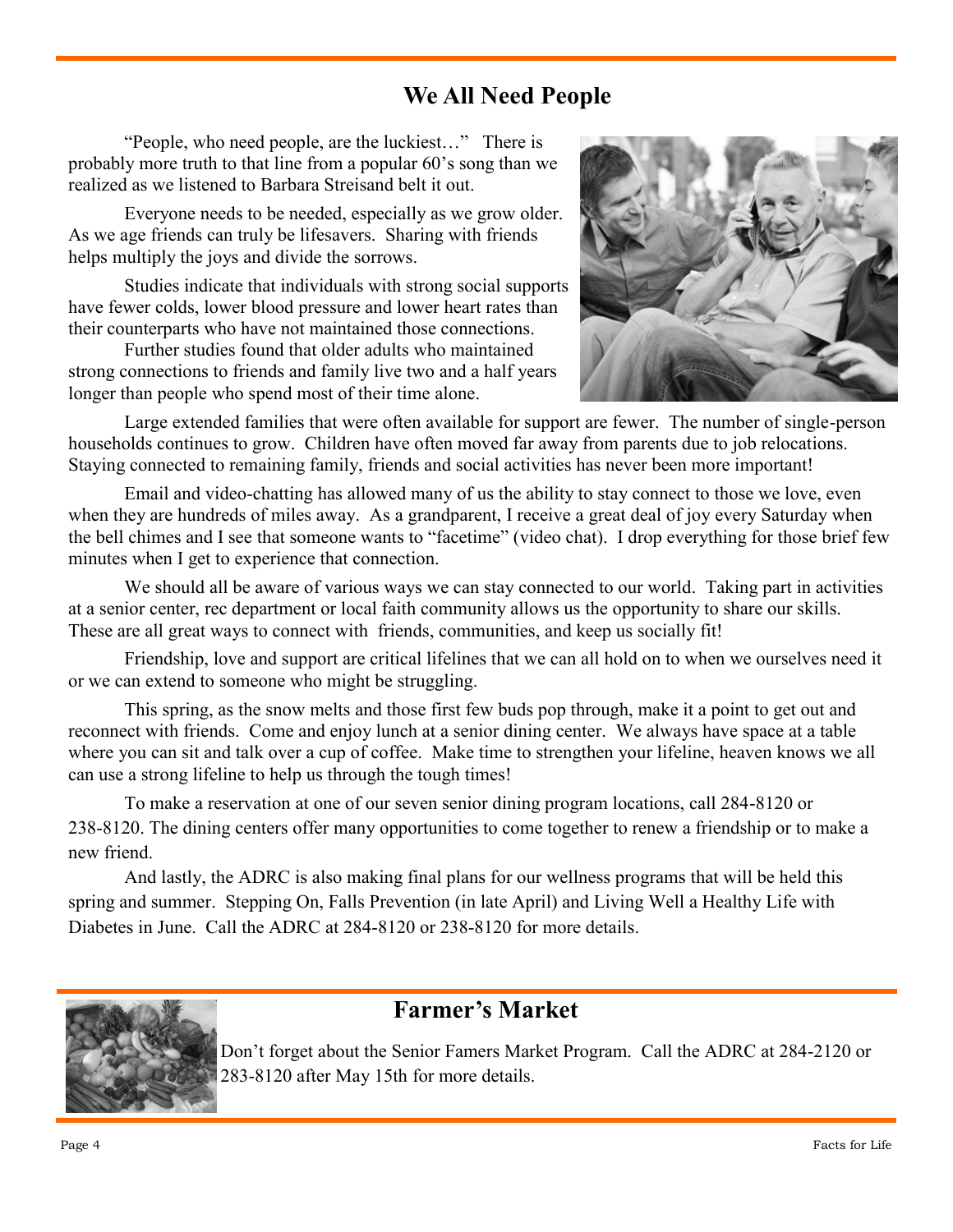## **Caregivers – There's Help for You**

A new year just began a few months ago but for caregivers, their new year may look the same as it did in 2014. The problems and frustrations of years past continue to create stress and tension and new issues may even have heightened those feelings. Is there any help available for those who find themselves in this role?

The Aging and Disability Resource Center provides educational classes for caregivers a number of times during the year. A new session of Taking Care of You: Powerful Tools for the Caregivers will begin on April  $2<sup>nd</sup>$ . Notice the words in that title –"Taking Care of You", "Powerful" and "Tools". Yes, this course will provide you with many techniques and practical tips on how to manage your role as a caregiver. The classes will be held at St. John Lutheran Church, 1193 Lakefield Rd, in Grafton. Your loved one may qualify for free respite care while you take the course. Classes run from 1:30 PM to 4:00 PM for six consecutive Thursday afternoons, ending on May 7<sup>th</sup>. Throughout the course, discussion will take place on how to control stress, communicate more efficiently with family members and medical professionals, how to handle emotions (especially anger and guilt), as well as ways to help one relax. Participants gather support from others while actually learning different strategies that may help them in challenging situations they find themselves in. The course comes with a book that participants can keep for reference after the course is over. Registration is currently taking place. If you are interested or have additional questions, please call Jan or Cathy B. at 262-284-8120.

The Caregiver Coalition is also providing caregivers with an outlet to assist them on their caregiving journey by offering monthly Caregiver Coffee Breaks. The coffee break time is an informal setting where caregivers come together to chat over coffee, tea, and cookies. Currently there are three coffee sessions being held, two of these take place in the morning and one in the evening. Call Barbara at 262-376-4328 or the ADRC at 262-284-8120 for specific days and locations.

Lastly, once again this year the Aging and Disability Resource Center along with the Alzheimer's Association and the Caregiver Coalition will be presenting "The Caregiver Journey" (formerly called the Journey series). This year's emphasis will be addressing a caregiver's journey from receiving the diagnosis of a loved one's medical condition through to the end of that person's life. It will take place at the Grafton Police Department on Wednesday, April 29<sup>th</sup>, Tuesday, June  $2<sup>nd</sup>$ , Wednesday, July 15<sup>th</sup>, Wednesday, August 26<sup>th</sup>, and Wednesday, September 30<sup>th</sup>. The time will be 1:00 PM to 3:00 PM. Interested folks can attend all the sessions or just pick and choose which work into their schedule. Look for flyers on this series around town in the next month, or call our office.

### **13th Annual Senior Conference 2015**

Save the date! Tuesday, June  $16<sup>th</sup>$  and plan to attending the  $13<sup>th</sup>$  annual Ozaukee County Senior Conference. The conference is held at Grafton High School and is a fun day for all. The committee is busy finalizing a wonderful roster of speakers on a variety of topics including; container gardening, traveling, health issues, style and an art class.

The committee is especially pleased to announce that sportscaster Wayne Larrivee, the "voice of the Packers," will be the keynote speaker this year. He will entertain the crowd with stories, history and his experience with the team.

Registration information will be available in late April at various community locations. No registration information will be available before that time.

Enjoy spring and we look forward to seeing you at the conference in June!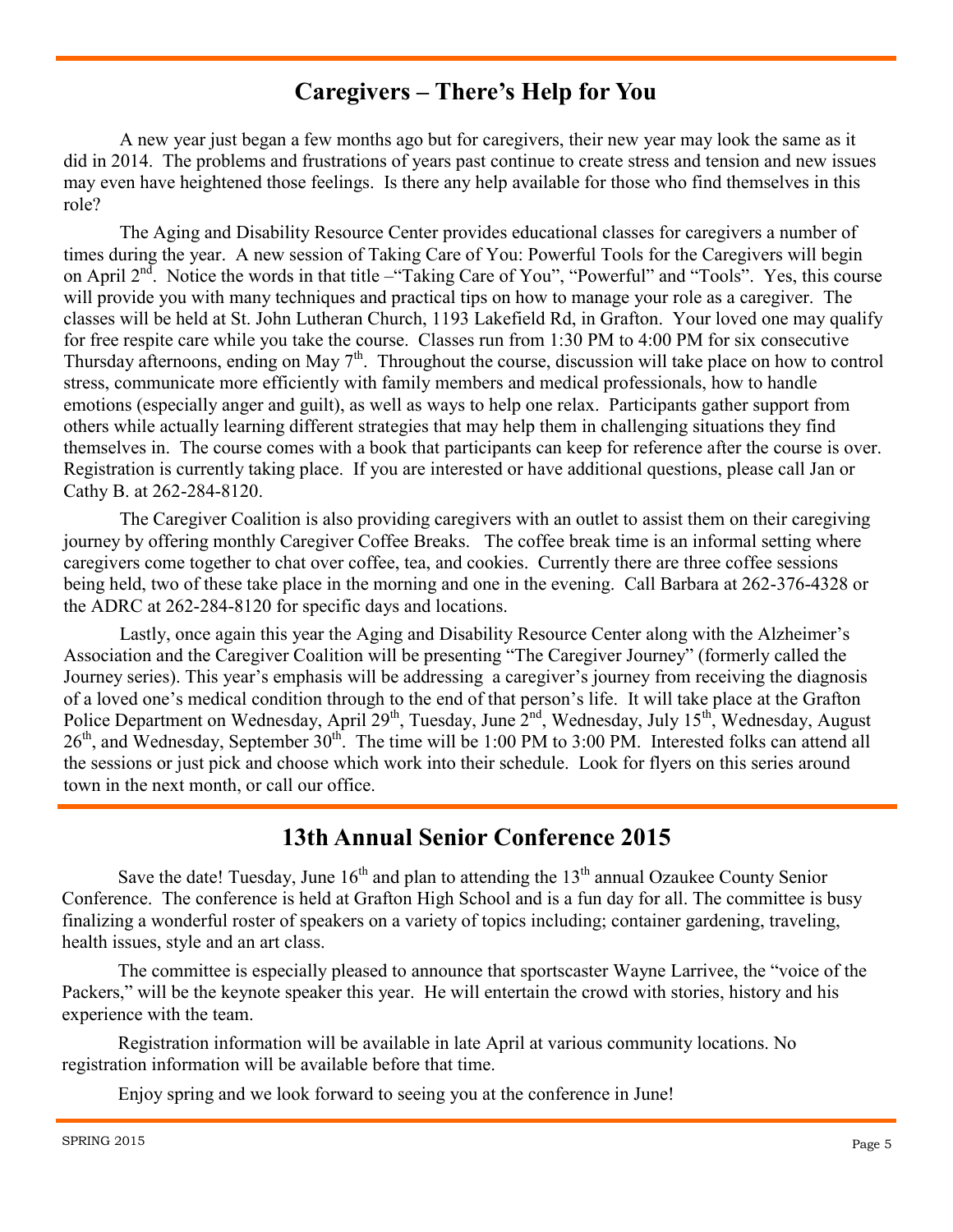## **How to Prevent Identity Theft**

*The Wisconsin Office of Privacy Protection (OPP) provides information to consumers about preventing identity theft. They can also assist people who are victims of identity theft. A variety of information is available at the website of the Wisconsin Department of Agriculture, Trade, and Consumer Protection (privacy.wi.gov). Some tips are summarized here:*

Guard all identifying information carefully. This includes your name, date of birth, Social Security number, Medicare number, email addresses, financial account numbers and any PINs or passwords. OPP recommends that people limit the kinds of documents that they carry with them. Do not put your birth certificate, passport, or Social Security card in your purse or wallet unless you have a specific need for them.

Buy a shredder and shred all documents that contain important information when you no longer need them. This includes bank and doctor's statements, Medicare notices, and credit card offers. Credit card offers and even inserts from magazines and catalogs you receive may contain enough identifying information to pose a risk of identity theft. Shred these instead of putting them in the garbage.

NEVER give out identifying information over the phone. Your credit card company already knows your account number; they will not call and ask for that information. The same is true for Social Security and Medicare; they will not call and ask you for your Social Security number. If someone phones you claiming to be your credit card company, ask for their name and then call the number on your credit card and find out whether someone from there has tried to contact you.

Keep a list of your credit cards and bank account numbers, as well as phone numbers to reach these companies. But remember to keep this information in a safe place.

Finally, OPP recommends that you frequently check your bank and credit card statements for unauthorized withdrawals or charges. Contact the bank or credit card company immediately if you discover fraudulent items. Also be sure to check your credit report annually. You can receive a credit report free once per year. The three main credit reporting agencies are Equifax, Experian, and TransUnion. You can call for your free credit report at 1-877-322-8228.

If you feel you are a victim of identity theft, contact OPP at 1-800-422-7128. They will give you advice about what to do if your identity has been compromised. For example, they will tell you to call the police and report the theft to the credit reporting agencies, to your bank and to your credit card companies. You can request that a fraud alert or security freeze be placed on your credit report account.

## **Memory Care Connections**

Is your family struggling to figure out how to meet the needs of a parent with Alzheimer's or memory loss? Do your children provide you lots of advice on how to care for your spouse but not offer the specific assistance that would be helpful? Is your or your parent's health failing while caring for a spouse or parent with dementia?

Memory Care Connections is an opportunity for our Dementia Care Specialist to meet with you and those you identify as your support system of children and friends, to develop a plan to keep your loved one at home. This program has proved effective around the country in improving caregiver's well-being and aiding in keeping people in their own home longer. Contact Kathy Glaser for more information at 262-284-8120.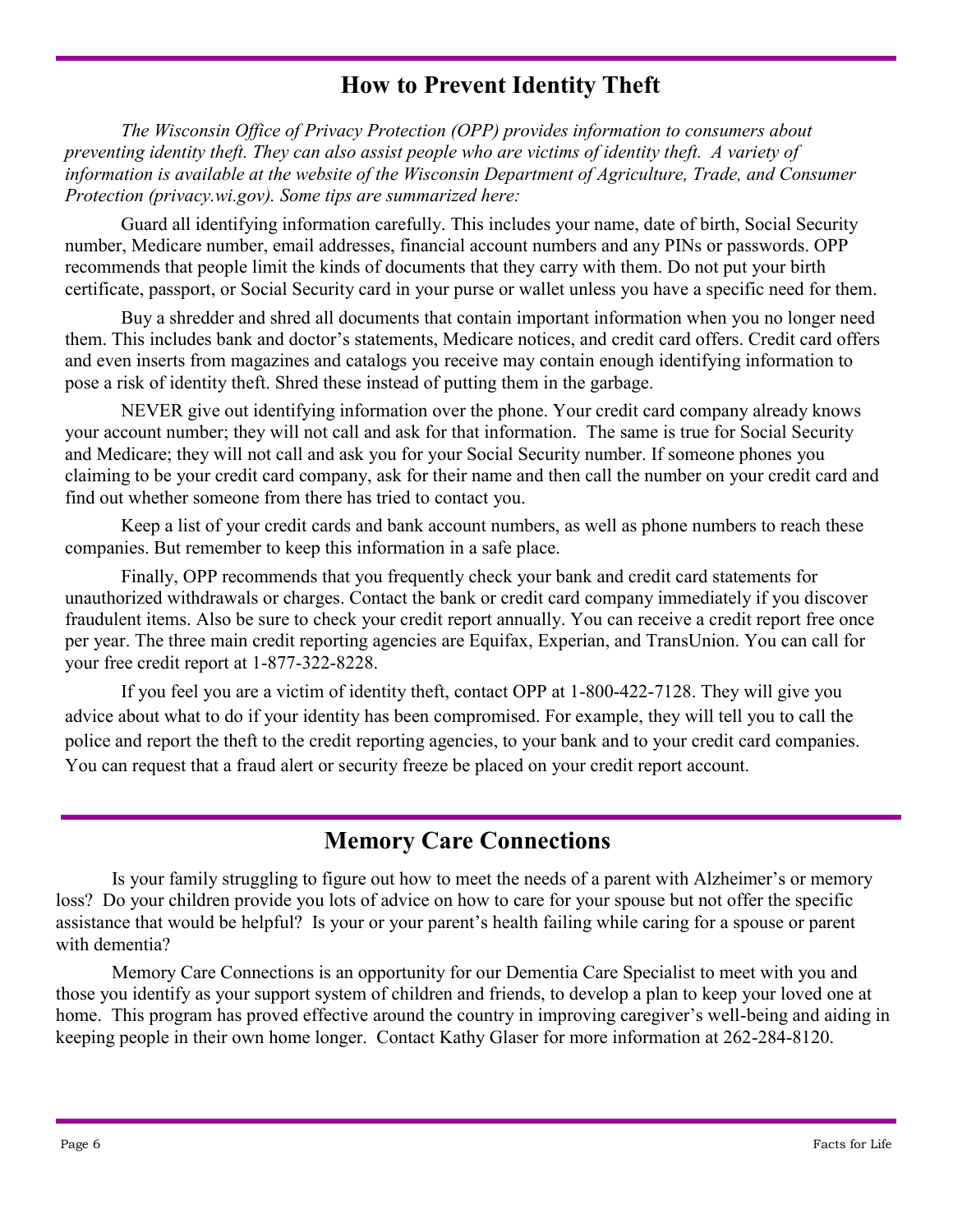# **Phone Scammers Claiming to be from the IRS**

Recently people in our area have reported a particularly aggressive phone scam involving callers who report they are from the IRS. Potential victims are threatened with arrest, having their utilities shut off, or having their driver's licenses revoked. Callers are frequently insulting or hostile, apparently to scare their potential victims.

Potential victims may be told they are entitled to big refunds, or that they owe money that must be paid immediately to the IRS. When unsuccessful the first time, sometimes phone scammers call back trying a new strategy.

Other characteristics of this scam include:

- Scammers use fake names and IRS badge numbers. They generally use common names and surnames to identify themselves.
- Scammers may be able to recite the last four digits of a victim's Social Security number.
- Scammers spoof the IRS toll-free number on caller ID to make it appear that it's the IRS calling.
- Scammers sometimes send bogus IRS emails to some victims to support their bogus calls.
- Victims hear background noise of other calls being conducted to mimic a call site.
- After threatening victims with jail time or driver's license revocation, scammers hang up and others soon call back pretending to be from the local police or DMV, and the caller ID supports their claim.

If you get a phone call from someone claiming to be from the IRS, here's what you should do:

- If you know you owe taxes or you think you might owe taxes, call the IRS at 1-800-829-1040. The IRS employees at that line can help you with a payment issue, if there really is such an issue.
- If you know you don't owe taxes or have no reason to think that you owe any taxes (for example, you've never received a bill or the caller made some bogus threats as described above), then call and report the incident to the Treasury Inspector General for Tax Administration at 1-800-366-4484.
- You can file a complaint using the [FTC Complaint Assistant;](http://apps.irs.gov/app/scripts/exit.jsp?dest=https://www.ftccomplaintassistant.gov/FTC_Wizard.aspx?Lang=en&OrgCode=IRS) choose "Other" and then "Imposter Scams." If the complaint involves someone impersonating the IRS, include the words "IRS Telephone Scam" in the notes.

The IRS encourages taxpayers to be vigilant against phone and email scams that use the IRS as a lure. The IRS does not initiate contact with taxpayers by telephone or by email to request personal or financial information. This includes any type of electronic communication, such as text messages and social media channels. The IRS also does not ask for PINs, passwords or similar confidential access information for credit card, bank or other financial accounts. Recipients should not open any attachments or click on any links contained in the message. Instead, forward the e-mail to phishing@irs.gov.

## **Medication Spring Cleaning**

Take a minute today and pull out all prescription medication bottles from your medication cabinet. Did you find some (or many) you are no longer taking? Drop them off at your local police department or the sheriff's department in the OzMed Drop box.